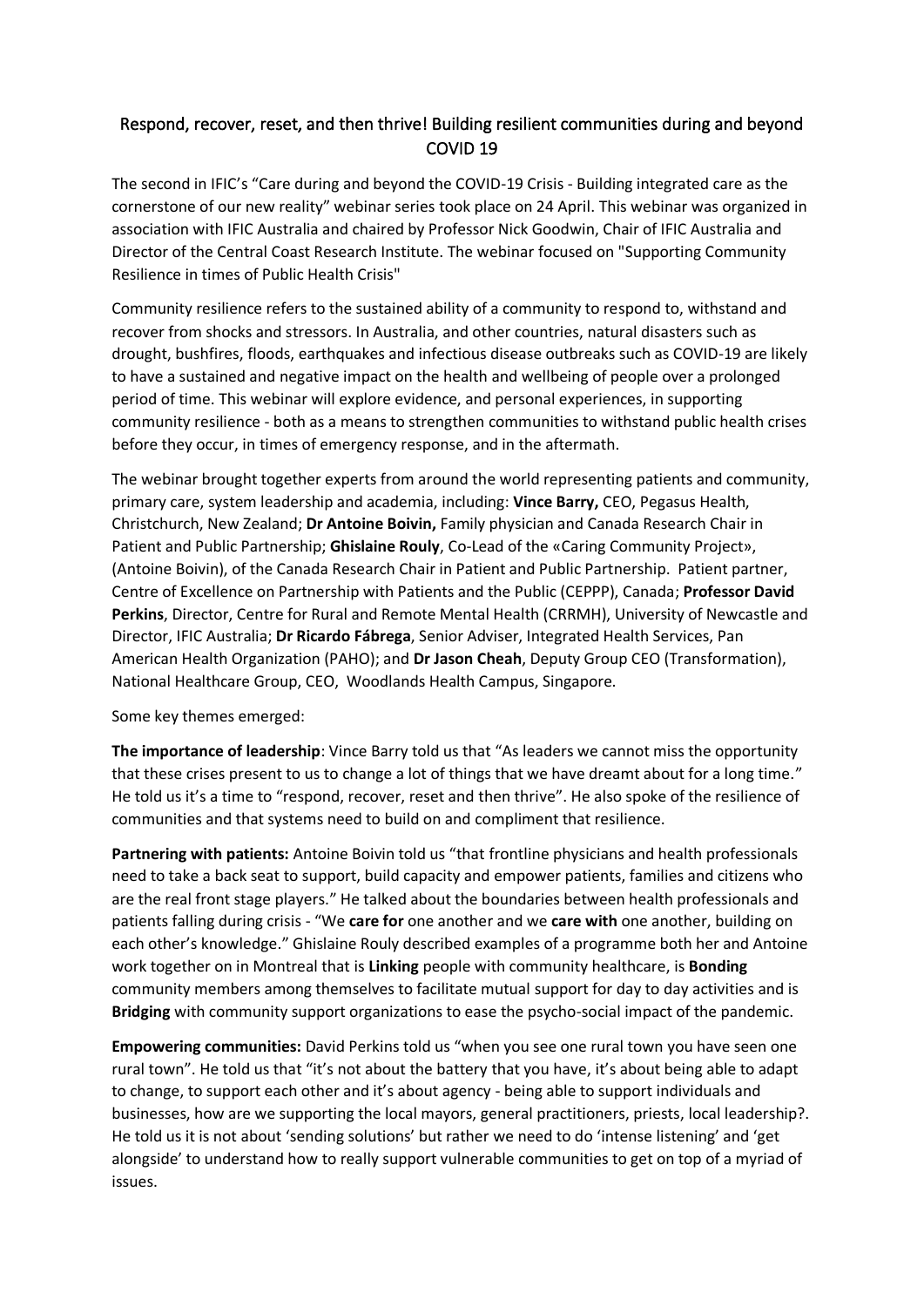**New ways of working together:** Ricardo Fabrega suggests that the current hospital centric systems of care will not survive this crisis. From the pandemic he hopes "a new health system will emerge based on a prevention approach and a primary care strategy for the  $21<sup>st</sup>$  century." He told us "If we want to win, we have to have a public health and proactive approach – a solid network focused on correct care. We need to activate the power of the people to help care for themselves and support them in this task. A new approach of integrated care as a complement to self-care. Nobody can work alone; we need to help each other."

**The role of government in building resilient communities:** Jason Cheah told us how "this crisis has taught us we can't talk about community development or progressing without putting in elements of population health and enablement of the community." He told us the role of government is important in supporting a community fabric that needs to be built over time and allows groups of people to be more resilient. "They should enable things to happen whether through funding, infrastructure or capabilities in terms of public health services, but it is the community itself who must organize services through the use of technology, using volunteers, that will then enable them to withstand these kind of jolts to the system."

Below, you can read the full transcript of their contributions facilitated by **Professor Nick Goodwin**, Chair of IFIC Australia and Director of the Central Coast Research Institute.

**Vince Barry**, CEO, Pegasus Health, Christchurch, New Zealand

Nick: Canterbury has had significant experience in responding to crisis particularly with earthquakes and more recently the shooting in Christchurch last year and now with COVID-19 so the residents have gone through a lot so I'd like to ask you the cycles that a community has to go through once the initial impact has passed, and what you have observed as the best way to respond to this in a community setting

Vince: We must accept that communities are naturally resilient, and it is an important message to send and what we need to do is to build and compliment their reliance. There is a lot of literature about disaster response, you go through the heroic phase, then the honeymoon, then there's disillusionment and then reconstruction. In health we focused on response, recover, reset and then thrive. It is really about recovering from the past and transitioning to the future. As leaders we cannot miss the opportunity that these crises present to us to change a lot of things that we have dreamt about for a long time. Its taking the opportunity to build change and adapt because while we have individuals, organizations and systems that are vulnerable it's the best time to remove things that have gotten in the way in the past because its often, people, professionals and organization that get in the way of good things happening.

Leadership is particularly important. We have had a reasonably strong leadership response from our central government. I am quite remarked about what was said on a daily basis from our Prime Minister and we immediately see impact on our health lines. Do not underestimate the importance of what leaders say and the importance of getting messages out to the community that are clear, concise and accurate. Because when we are vulnerable, we are looking for direction from leadership.

A big issue for me is not coming in heroically and assuming what communities need and want. It's about complimenting what they need as they are naturally resilient, and we need to build their capability further. An example in Canterbury, after the earthquake, and is now a national programme for COVID, we started a campaign called 'All Right' which is about psycho-social response to disaster. It's okay to feel the way you are feeling, use your natural resilience and resources but also those of your community. That programme evidences itself by being part of the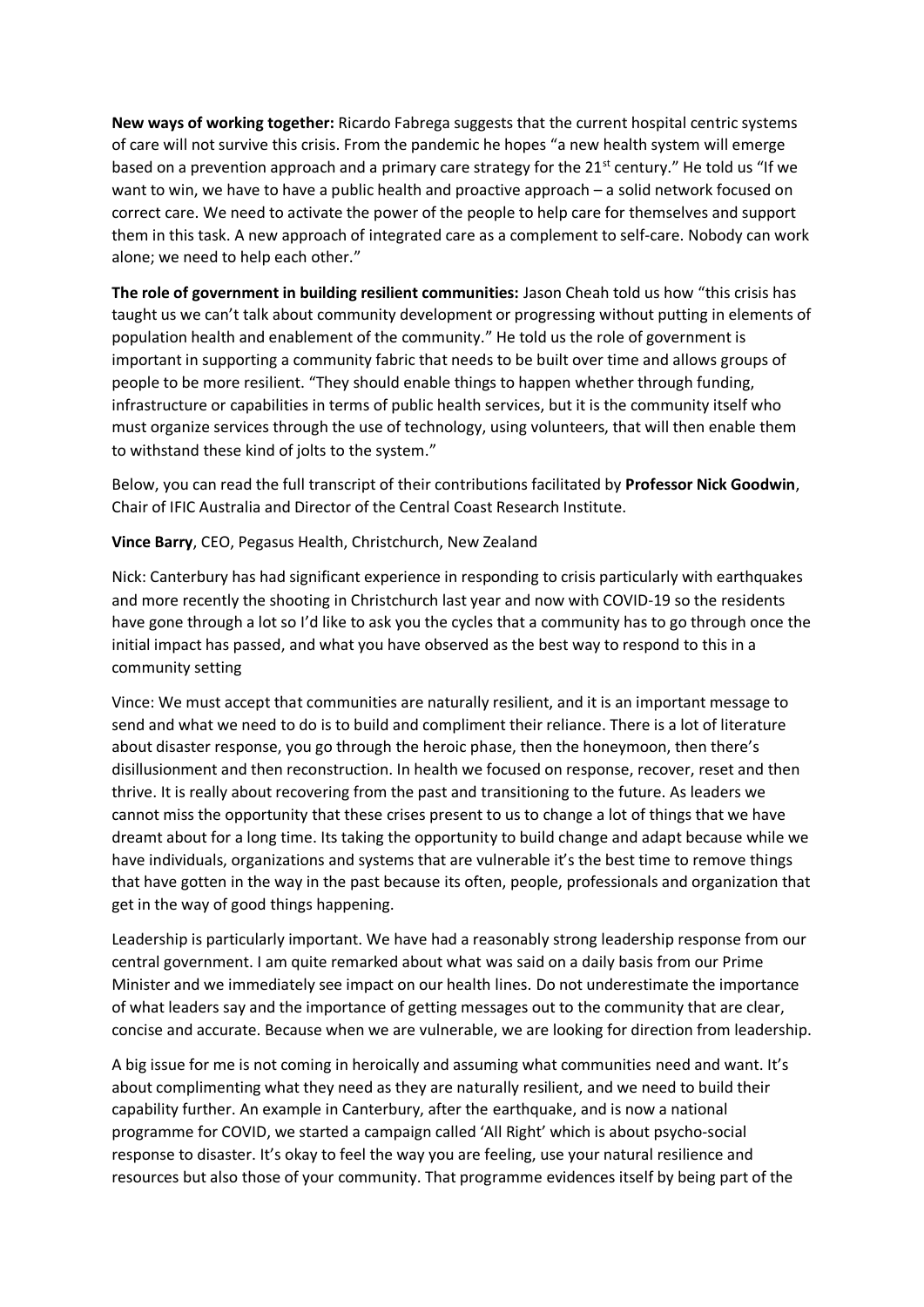recovery phase of existing communities: going to church, being part of community events, talk to each other - work together. But after 12 months we fell back into old behaviors. This is an opportunity to embed those changes. The lessons that were learned about the forgiveness within communities after the shootings [is important].

Nick: When you mention 'remove things that get in the way' – often in integrated care it's not what you add but sometimes it's what you take away that is more important – what have you seen where it's better to get out of the way?

Vince: People, professionals and organizations are what gets in the way and what we need to understand is we must work together. We longed for a shared record across our health system, and after the earthquake we did this within 6 months. People were distressed that their record didn't follow them, and we took the opportunity to build this capability in the aftermath.

**Dr Antoine Boivin;** Family physician and Canada Research Chair in Patient and Public Partnership

Nick: Welcome to Antoine and Ghislaine who will provide us with an overview and some examples from their experience in Montreal.

Antoine: We live in the Montreal metropolitan region which is at the epicenter of the Covid pandemic in Canada, with reported death rates among the highest in the country. The community spread has been largely controlled because of early warnings from Asia and Australia. Consequently, our primary care, our hospitals and ICUs have been quickly able to adapt so now we see quite empty emergency rooms, family practice clinics and hospital beds. 95% of consultations have changed to phone and video conferences. The immediate tragedy is in uncontrolled outbreaks in long-term care facilities for the elderly where 80% of deaths are concentrated and basic care is hard to offer due to staff shortages. Limited visits from family and loved ones are compounding the grief, suffering and anxiety relating to those deaths.

At the community level those long-term challenges looming ahead related to the health, social and economic impact of the pandemic, including unemployment, isolation and untreated long-term conditions like cancer, heart disease and mental health.

As a frontline physician the question is finding a role within the biggest sanitary challenge in the last century. The immediate reaction is to basically throw ourselves in the fire. This heroic position is tempting and that's the way we have been trained. But we realize that we are not invulnerable. We can fall, breakdown and become sick like any member of the community. And we cannot win this alone.

As I listen and observe the initiatives that are growing naturally, I have come to realize that **frontline physicians and health professionals need to take a back seat** to support, build capacity and empower patients, families and citizens who are the real front stage players.

First, every single human being on earth has a role to play in stemming the virus. 80% of people with Covid have minor illness that recover at home with the support of family and neighbours. Even at the end of life, once we have given mediation to alleviate suffering and pain, what people are looking for is human presence from people that they know and our role is to protect those significant others so they can have contact virtually or in presence.

Strict boundaries between health professionals and the others are falling. We are all playing in the same team, and that team includes all members of our community. On a day to day basis, Ghislaine and I have been working together as a patient and physician duo to care for community members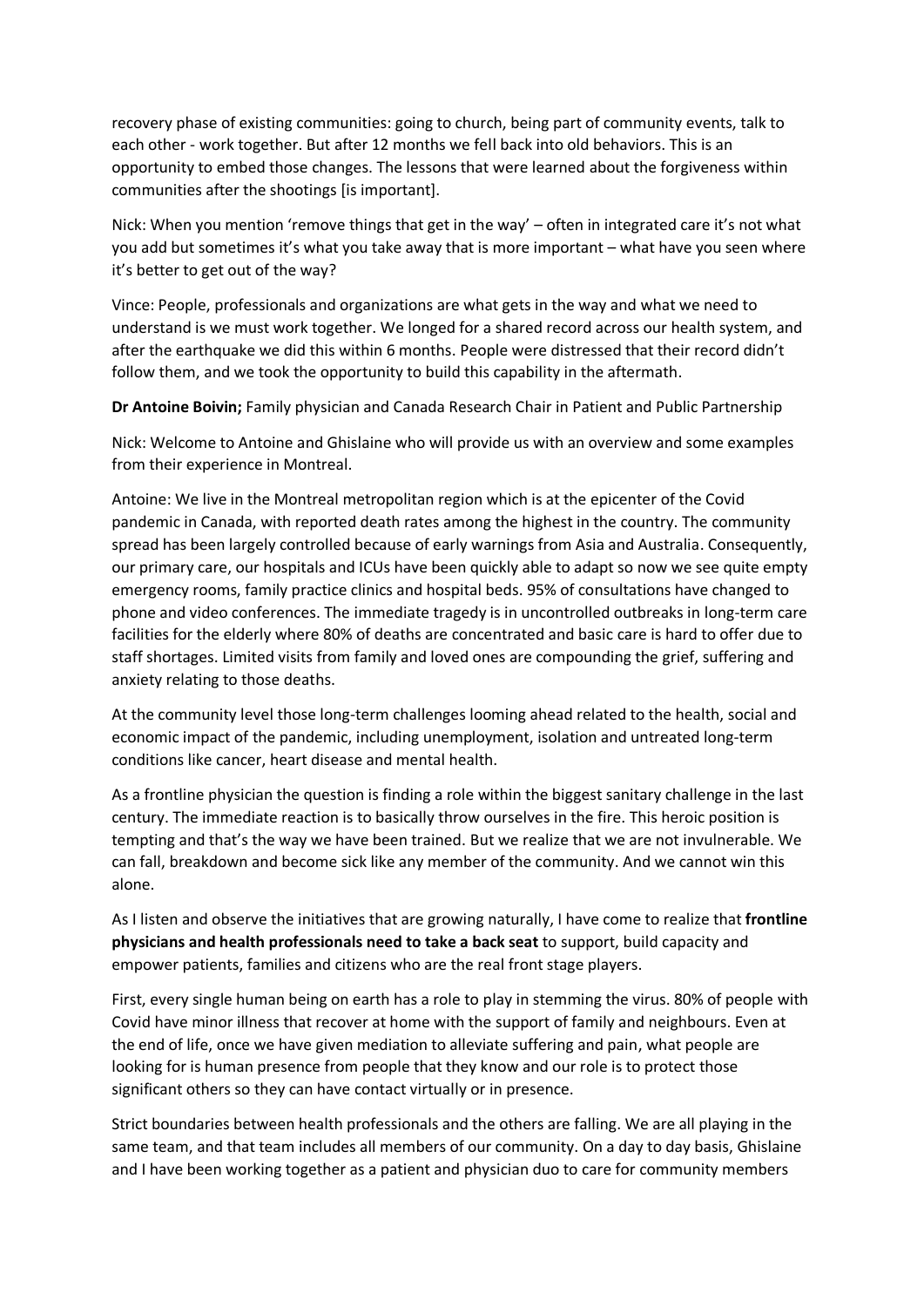around us. Our idea is very simple – healthcare professionals, patients and citizens can work together to care for people with complex health and social needs. We care for one another and we care with one another, building on each other's knowledge. We have worked like this for several years, but our collaboration has amplified in the pandemic crisis. We focused our partnership on 3 things:

- 1. **Linking** people with community healthcare to address COVID and non-COVID health care needs
- 2. **Bonding** community members among themselves to facilitate mutual support for day to day activities, groceries, communication needs etc.
- 3. **Bridging** with community support organizations to ease the psycho-social impact of the pandemic

Ghislaine will now provide you with examples of these partnership approaches.

**Ghislaine Rouly,** Co-Lead of the «Caring Community Project», (Antoine Boivin), of the Canada Research Chair in Patient and Public Partnership. Patient partner, Centre of Excellence on Partnership with Patients and the Public (CEPPP), Canada

**Linking with community healthcare:** For the last year I have been taking care of an elderly lady older than I am, who just went through major surgery. Talking to her I realized how much pain she was in. I mentioned she should call Antoine, but she refuses because: "he is busy with COVID patients". Being worried I asked her permission to call Antoine as I was worried about the consequences. She agreed and Antoine was able to follow up on her immediately.

**Bonding with other community members:** I have followed a young lady for the last year and a half. She lived in voluntary isolation for 3 years, had no fridge, no stove, barely any money. She suffered a major car accident and has diabetes. I follow her for the last years face to face and she became more sociable, joining an art therapy group. I call her daily and see that she is now able to ask for help. Together we were in a small video. The journalist who did the video lives next door to her and they have started to have nice conversations. Now she can ask for help. Now he is doing her groceries. Bonding with other members of the community is important.

**Bridging with community support organizations:** I worked with a lady for two years who has a lot of physical problems, but also mental health issues with drug addiction. I connected her with an organization that can help her with groceries. We gave her food vouchers. It is important to bridge people from their home to community and organizations that can help. Before she never turned up for her appointments and didn't take her medication for lack of money. Now she is one of Antoine's best patients.

We have built a chain of trust amongst these patients.

Nick: The COVID response seems to be acute focused, and we are not seeing so much of the primary and community responses. Can you give me some practical examples of how you are supporting communities to respond to COVID in particular?

Antoine: Our primary care facilities practically emptied, our staff was rerouted, and our patients were reluctant to seek consultations. We are mindful of other conditions that are not being addressed. Our consultation has dropped by 50%. So, we had to switch from a reactive to a proactive care. We have begun pulling out our list of patients and calling those that we thought were most vulnerable. Working with communities and patient partners who would proactively call people and find what their needs of the moment were. Right now, its dealing with the consequences of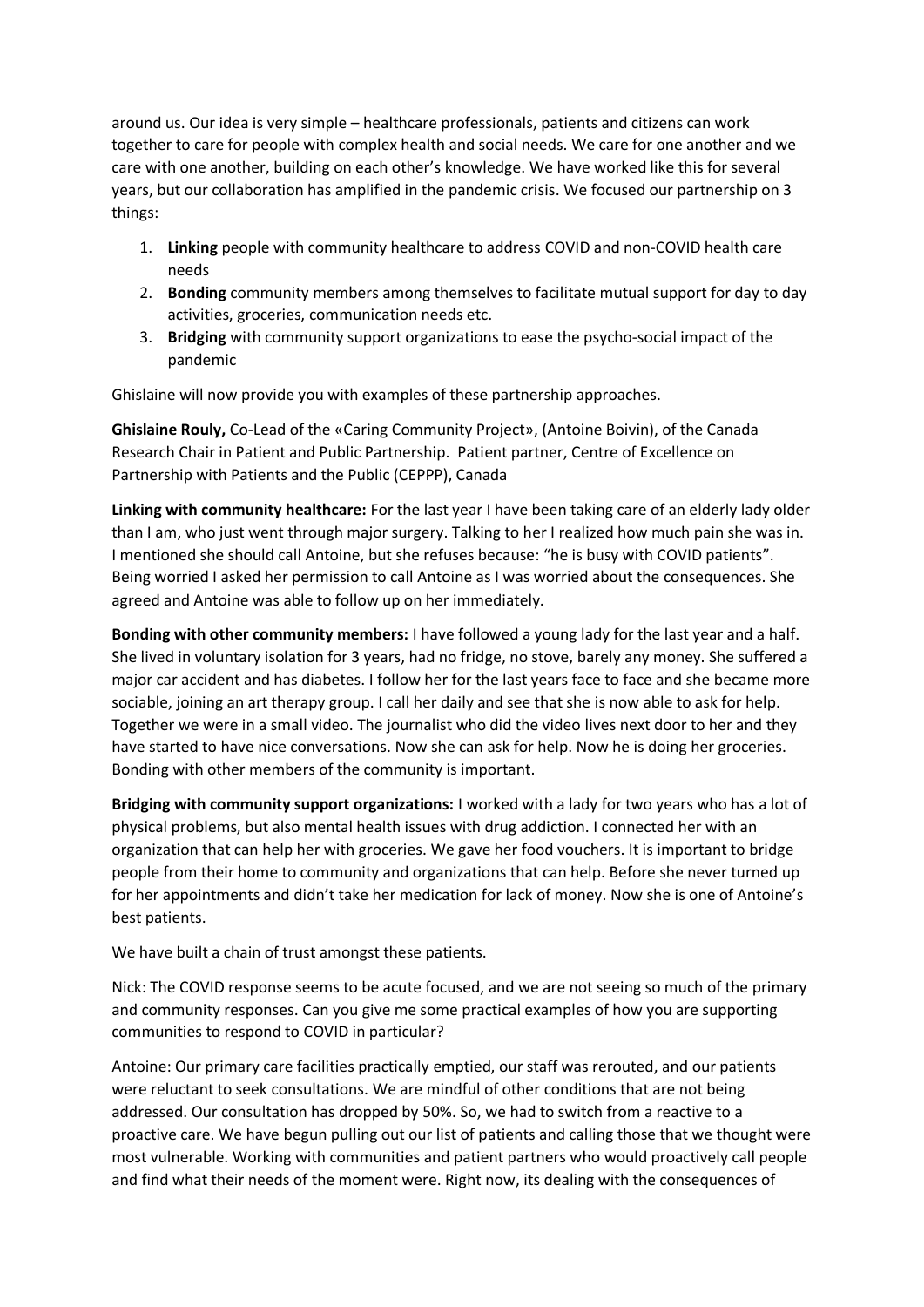social isolation and practical issues (including groceries), but also letting all our patients know that there is still a team behind them if they need it. We have switched to phone consultation, but we are still here if you need it.

**Professor David Perkins,** Director, Centre for Rural and Remote Mental Health (CRRMH), University of Newcastle and Director, IFIC Australia

Nick: What is your experience of working with rural and remote communities in Australia? There are a lot of different aspects because if you have drought, the drip feed of the impact on the community has a long-term effect and then you have also the short-term shock of fires. Can you talk to your experience?

David: We have a phrase we use in rural and mental health "when you see one rural town you have seen one rural town". The issue of difference in locality and rural ecologies is really important. Our centre is a combination of two things - one is of rural adversity, mental health workers or coordinators who link people to services and partner with local organisations and two, is researchers who work out what the evidence suggests and does what we do actually work.

The perspectives we take is important - the perspective of a politician, these are problems to be addressed, got over, and worked through; the perspective of media, pictures, stories, communications; and the service provider, how can we help, what can we do, how do we stay solvent and relevant; the perspective of a rural community, this is my town, how can I live, how can we thrive.

We know rural areas have thin services, generalists rather than specialists, precariousness economically, socially and health-wise. In many rural areas COVID has not had a huge impact. Its drought, fire, floods, issues of demographic change, ageing populations, economic change, business closures, water insecurity, regulation, insurance, rebuilding houses following bush fires - and that takes place on top of normal adversities. People don't stop getting cancer because we live in a rural area. It's not about the battery that you have its about being able to adapt to change, to support each other and it's about agency - being able to support individuals and businesses, how are we supporting the local mayors, general practitioners, priests, local leadership? I see that as different from the conventional approach, which is to send help from the city, send solutions. We have fire councilors, drought councillors and now COVID councillors. We need to oppose the assumption that this is about specialist solutions for short-term acute problems. How can we support locals by firstly intense listening, by getting alongside and seeing what local communities need in order to address this combination of issues?

Nick: When you look at the literature for how you support community resilience, there's a lot in there about how you work with the community, that's often seen as a long-term proposition. My reading of integrated care and crisis response is that those communities that have greater resilience have been able to build the best response. When you get a shock like COVID on top of all these other things – what are the sort of things you can do as a response today – versus what you need to do to build resilience in the future?

David: We must support the local residents, servers, leaders and communities. We have seen in recent times that GPs were not part of the emergency response whereas the GPs are in communities for the long-term, have invested in the community because fire, drought and flood are not going to be resolved in a short time. Sure we have to put the fire out, but then we have to support the community to build and it will be the generalists, the primary care team, the unconventional carers -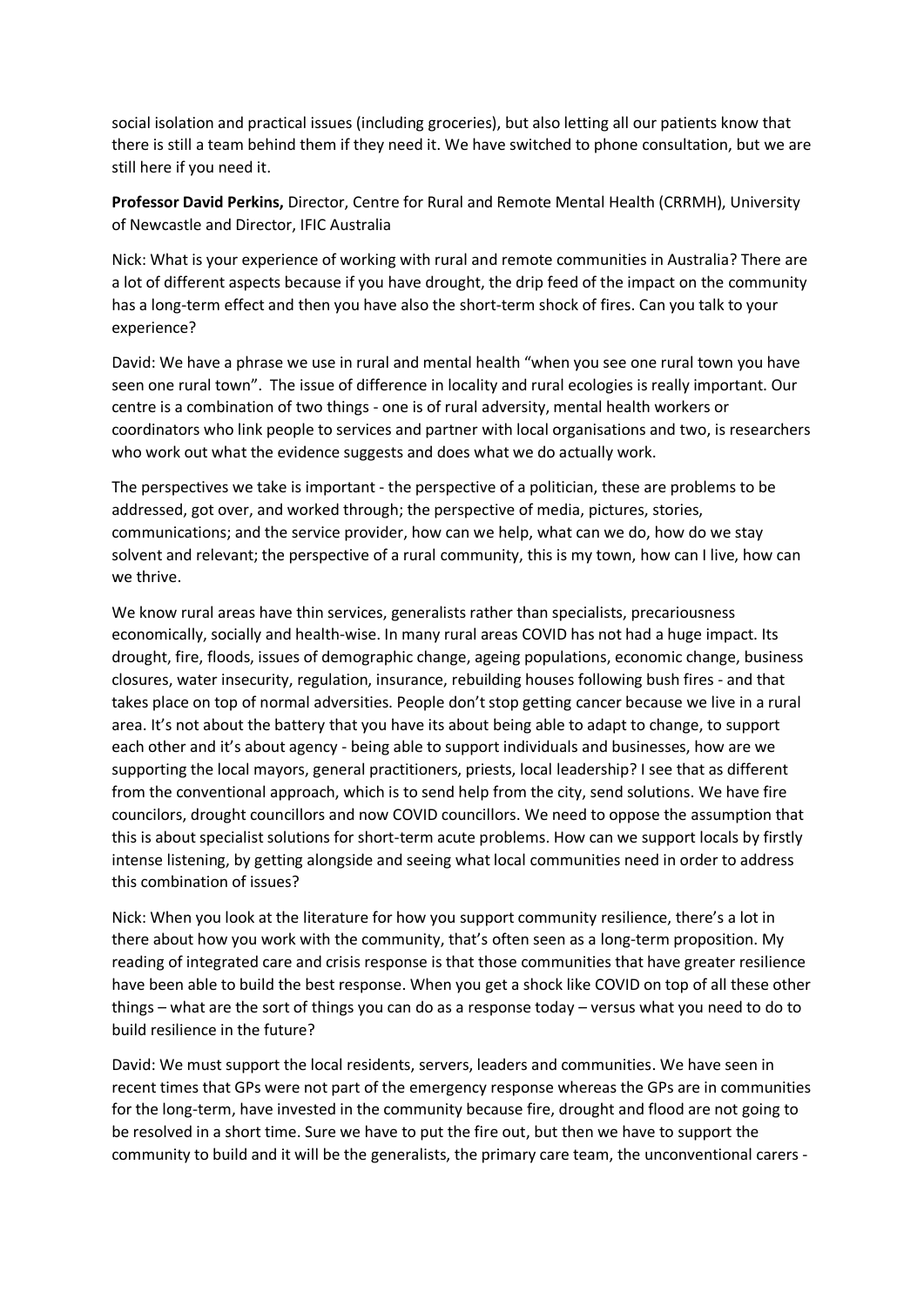spouse, family, neighbour - and important we don't lose local businesses, churches etc. as they are all vulnerable.

**Dr Ricardo Fábrega,** Senior Adviser, Integrated Health Services, Pan American Health Organization (PAHO)

Nick: Ricardo, you are earlier in the curve, what's your commentary on this issue from a Latin American perspective?

I want to talk about health system resilience. For us resilience is not enough in this moment, we don't just need to endure and get out - we need to leave the hospital centric system behind. We hope the hospital system is not resilient. We hope it will be destroyed from this pandemic and a new health system will emerge based on a prevention approach and a primary care strategy for the 21<sup>st</sup> century.

In 2018 a commission proposed a new approach to achieving universal access to health and universal health coverage in the Americas and we hope that they will follow the recommendation of our communities, our professionals and our workers. We need to change the focus. We cannot stay waiting for sick people in our facilities. If we want to win, we have to have a public health and proactive approach – a solid network focused on correct care. We need to activate the power of the people to help care for themselves and support them in this task. A new approach of integrated care as a complement to self-care. Nobody can work alone; we need to help each other.

We need a new way of living in the city. We all must adopt physical distance, hand washing, masks in the presence of others. All of this must be supported by rules and regulations of the authorities. We must quarantine high risk people – over the age of the 70 have a high mortality rate. We need to cocoon these people from the disease. They will need support from family, community, local government, help from local primary heath teams. This is necessary to contain the virus. When the normal measures of contagion are not working, or the health system is overwhelmed, these quarantines must be maintained and we must support the most vulnerable people with these basic needs. If we want to contain the spread, we must identify suspicious cases and isolate them but it also means to take care of these people in isolation. We don't have tests [in Latin America] so this task is hard.

Nick: There have been receiving mixed political messages – should we wear masks, should we have a lock down? What time do we start to free up our quarantine and physical distancing measures because of the economic hardship consequences that might be worse than COVID 19?

Ricardo: We have different reactions in our contexts. We don't have the solution for every context, so we can't recommend a lot of things because we are not sure they are going to work. So how can countries decide what to do without the scientific information? We are in a hard moment because the solutions are political and not technical right now.

**Dr Jason Cheah,** Deputy Group CEO (Transformation), National Healthcare Group, CEO, Woodlands Health Campus, Singapore

Nick: Jason, say a little bit about the response in Singapore which has been very effective and what does all this mean for the future of health and social care more generally?

Jason: Everyone knows that this virus, if anything, it has highlighted a number of things that countries all over the world already know. First, when it comes to the issue of resilient communities - health and social care all have to come together. There isn't a possible divide when you come to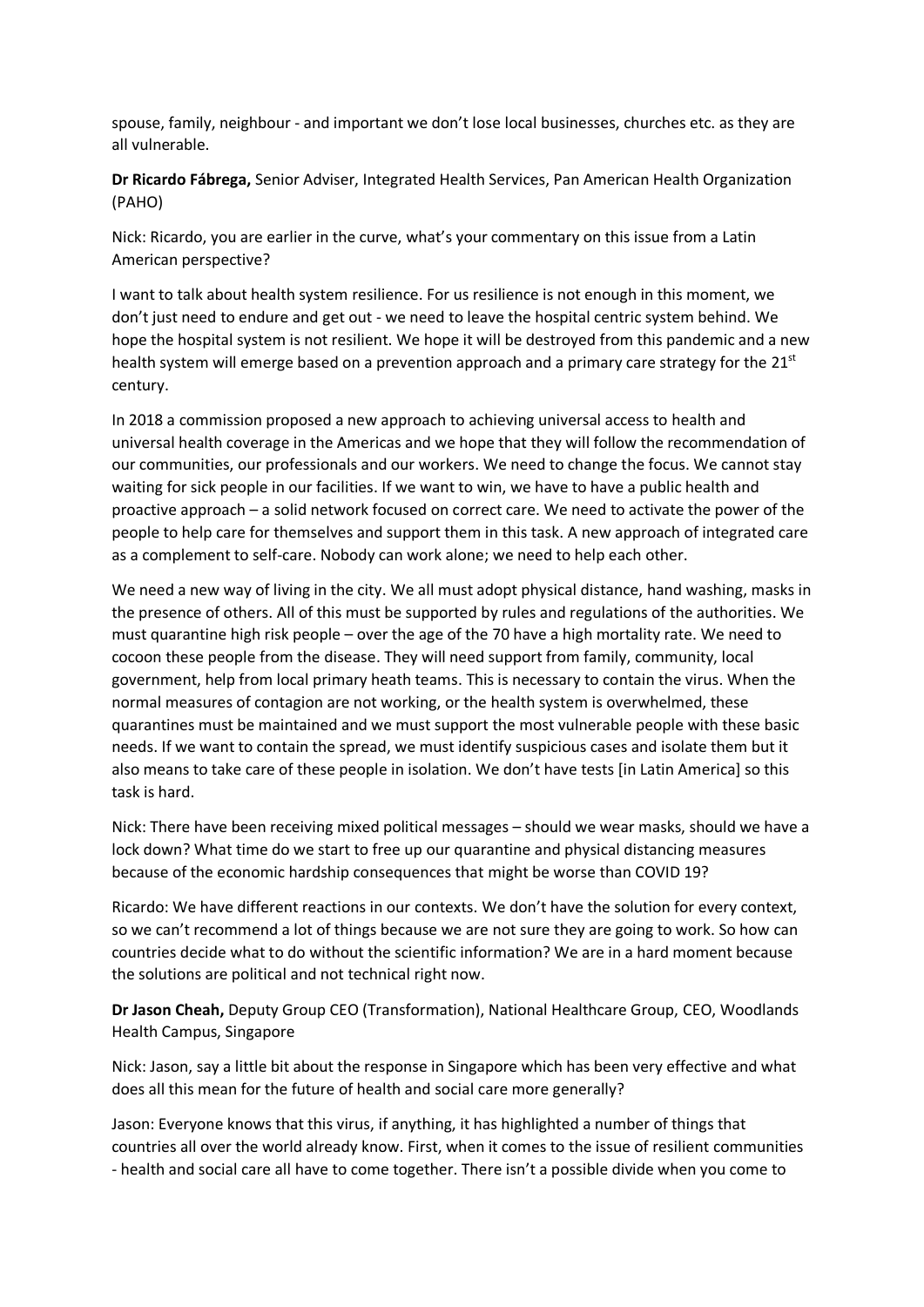talk about health and social issues. The one thing about COVID that amplifies this point is a crisis like this hits all countries, and whether you are urban or rural, the impact is the same. Whether you talk about vulnerable populations, urban populations, rich or poor countries, this crisis has taught us we can't talk about community development or progressing without putting in elements of population health and enablement of the community. I refer to things like technology, just simple things like befriending in the community. All this has to come together in order for a country to respond to the crisis. In Singapore we are a small country with a dense population. For us in Singapore a key aspect is that because this virus is an invisible enemy and it doesn't discriminate between rich and poor, or ethnicities, it has strangely brought the world together because it is a common enemy.

There are different reactions because politicians respond differently. Here in Singapore we took the opportunity to address the acute problems at hand which is the onset of the disease which involved mobilizing the whole system together to meet the demands of the virus. But beyond this the important aspect which countries deal with a later stage, in the battle against corona, is that we need to think of different ways to manage the delivering of health care and health and social care for vulnerable populations. Much of the world is enforcing physical distancing - we use the word safe distancing. How do you deliver health and social care in the community within these restrictions? By thinking outside the box - how do you do these things in a less conventional way. The importance of neighbours and the importance of neighbourhoods. We haven't emphasized this enough. COVID has highlighted this as a key issue as neighbours play an important role to protect vulnerable populations who are isolated. We have this in Singapore too and it is a community fabric that needs to be built over time and allows groups of people to be more resilient.

Governments have an important role. They should enable things to happen whether through funding, infrastructure or capabilities in terms of public health services, but it is the community itself who must organize services through the use of technology, using volunteers, that will then enable them to withstand these kind of jolts to the system. COVID 19 changes the way we think about things.

Nick: Through integrated care we want primary, community and self-care to take on the mantel but often that capability isn't in place, so we put added burden and don't provide enough support for that. Do we invest in the measures to manage to COVID 19 or do we see good health as essential for economic recovery in its own right? The people who are the sickest are the deficits in our community rather than assets. Do we do enough internationally in investing in health to support better economic outcomes?

Jason: We haven't done enough. Internationally health systems have been seen as enabling better economics, but perhaps it takes a crisis to open the eyes of government all over the world to the reality of this fact. One of the things you will see is that if one thing is to change is that health becomes a lot more front, left and centre of considerations of all governments moving forward. One point that should be made is that governments have learnt from this is the need for pandemic preparedness. Not just governments but communities need to be on alert for these kinds of crisis to happen. Whether it is natural disasters [or something else], some are much better prepared for dealing with pandemics. But even countries who have long enjoyed economic success, all our memories are finite and short. Even in Singapore we had forgotten some of the lessons from SARS and we are now remembering and putting the lessons into implementation.

## **Final Comments from All Panelists**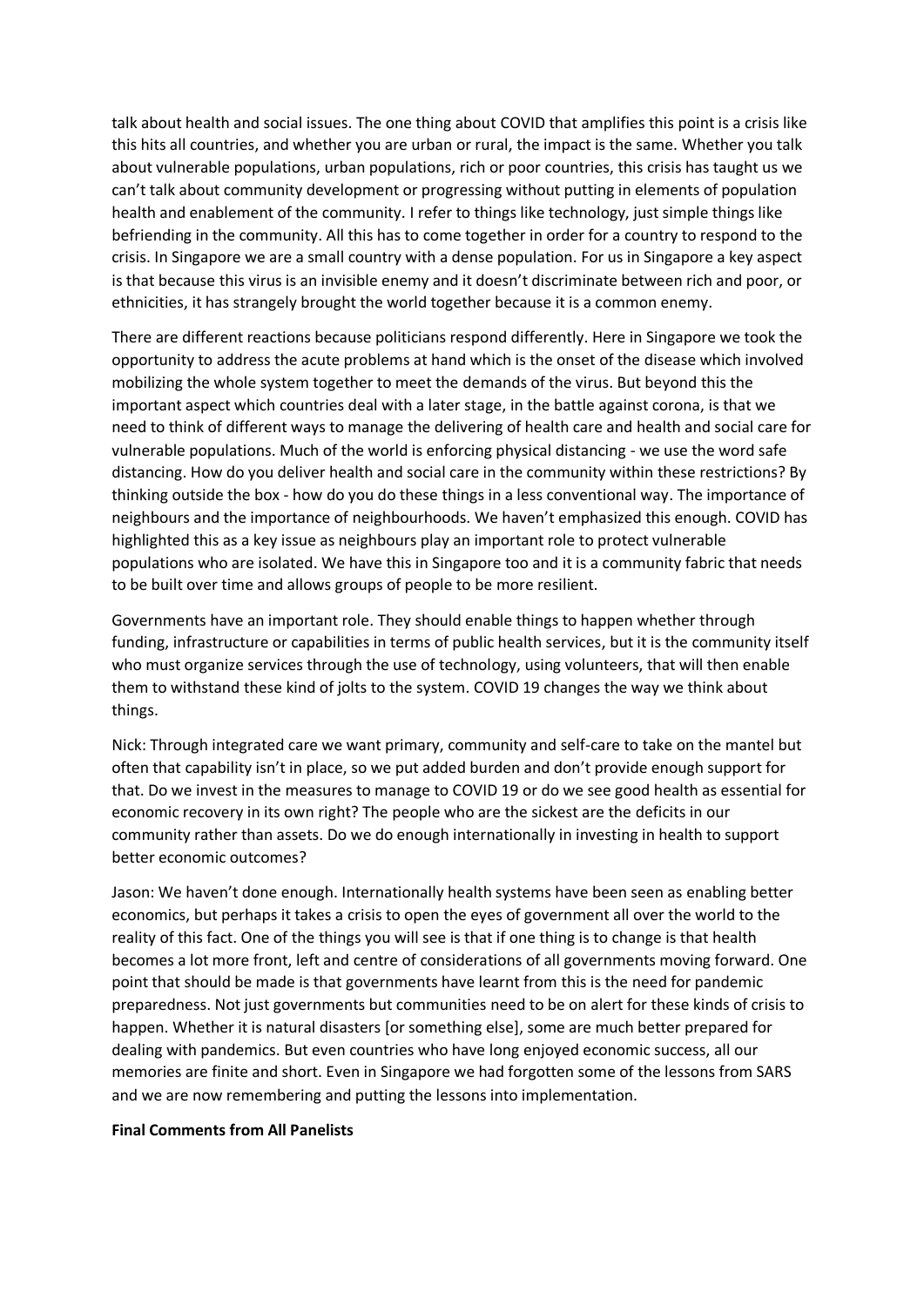Nick: What are one or two things you would like to see change? And what are the things that will actually change?

Vince: I would like to see change to a primary, community care led health system and preserving our limited hospital resources for the real emergencies. We are going down that pathway but haven't had full appreciation. I think we have to be clear that this is about transitions and for us the government led the initial stage and now we need to build the reliance more locally and build the capacity for the future.

Antoine: I would like to see a stronger sense that we are both care givers and care receivers, that we need to care for one another. Health professionals are vulnerable and need to be supported but can also provide care beyond their role as health professionals. We are part of the community we serve. We are on the same team. What I think will remain is a different sense of distance and proximity. A new sense of the importance of neighbourhoods. The support networks in the proximity, but the closeness of those that are far way when we can gather people from around the world more easily. The idea of what is close and what is far away – how can we provide support to those who are physically distant from us?

It has been incredibly helpful to take a step back from what is happening on the ground here [in Montreal] - in our little corner of the world - and to reflect on how this relates and connects with experiences abroad.

I have found a lot of resonance and taken a number of key words from our talks: the need for "intense listening" and the risks of simply sending help from the outside rather than supporting communities from the inside, "moving from heroism to reconstruction", the importance of neighbours and "unconventional caretakers", the need to look at long-term consequences after the fire is out, and the importance of (distributed) leadership to leverage opportunities for system change throughout the crisis.

If it is helpful, I copy a link to a description of the [caring community project](https://imsva91-ctp.trendmicro.com/wis/clicktime/v1/query?url=https%3a%2f%2fblogs.bmj.com%2fbmj%2f2020%2f02%2f28%2fcommunity%2dinitiative%2dco%2dled%2dwith%2dpatients%2dcould%2dimprove%2dcare%2dfor%2dpeople%2dwith%2dcomplex%2dhealth%2dand%2dsocial%2dneeds%2f&umid=9CF95251-A40E-2E05-9041-9B591EC09EA0&auth=6e3fe59570831a389716849e93b5d483c90c3fe4-ffd79e177d9308f1a4a07a96dd6da28d80c57351) that Ghislaine and I are co-leading, a [BMJ thinking piece on our local community partnership initiatives within the COVID](https://imsva91-ctp.trendmicro.com/wis/clicktime/v1/query?url=https%3a%2f%2fblogs.bmj.com%2fbmj%2f2020%2f04%2f07%2fcovid%2d19%2da%2dpivotal%2dmoment%2din%2dcommunity%2dcare%2f&umid=9CF95251-A40E-2E05-9041-9B591EC09EA0&auth=6e3fe59570831a389716849e93b5d483c90c3fe4-5c2536ca1c9b12c1af134781b607c3af14fa29d7)  [context](https://imsva91-ctp.trendmicro.com/wis/clicktime/v1/query?url=https%3a%2f%2fblogs.bmj.com%2fbmj%2f2020%2f04%2f07%2fcovid%2d19%2da%2dpivotal%2dmoment%2din%2dcommunity%2dcare%2f&umid=9CF95251-A40E-2E05-9041-9B591EC09EA0&auth=6e3fe59570831a389716849e93b5d483c90c3fe4-5c2536ca1c9b12c1af134781b607c3af14fa29d7) and a list of [community partnership ressources](https://imsva91-ctp.trendmicro.com/wis/clicktime/v1/query?url=http%3a%2f%2fwww.chairepartenariat.ca%2f%3flang%3den&umid=9CF95251-A40E-2E05-9041-9B591EC09EA0&auth=6e3fe59570831a389716849e93b5d483c90c3fe4-de0b42e32c1a24eb23f7eb3b1d567838bc98e536) that our research chair team is offering.

Ghislaine: I would like to see more humanity and more trust among us. I can see it, quite frankly. Like somebody who years ago said yes, we can. I believe we can. Give us patients the chance to be part of your team. We are with you; we are not against you. We are a team. One day you will be a patient and realise that you can trust us. Find a way to reach out to us and you will be surprised, I think. With COVID we see a lot of bad things, but I don't want to look at that. All of sudden people are coming together by telephone and video conferencing. They are worried about people and I hope that will stay. Very quickly I am at the same table with our ministry for health and now they are asking what do patients think, and asking are we writing things in the right way, is it ethical? I hope these things will stay.

David: I just want to encourage us to look to the medium and the long-term. Some communities are resilient and will be able to move forward. Some have suffered disadvantage and they will suffer, and we need to support them. If we just send services, we won't enable them. We need to support them to take control, have agency and move forward.

Nick: I'm reminded of the inverse care law – the ones in our society who are most vulnerable need the most support but are least likely to get it. Inequalities may only be widened by this. When we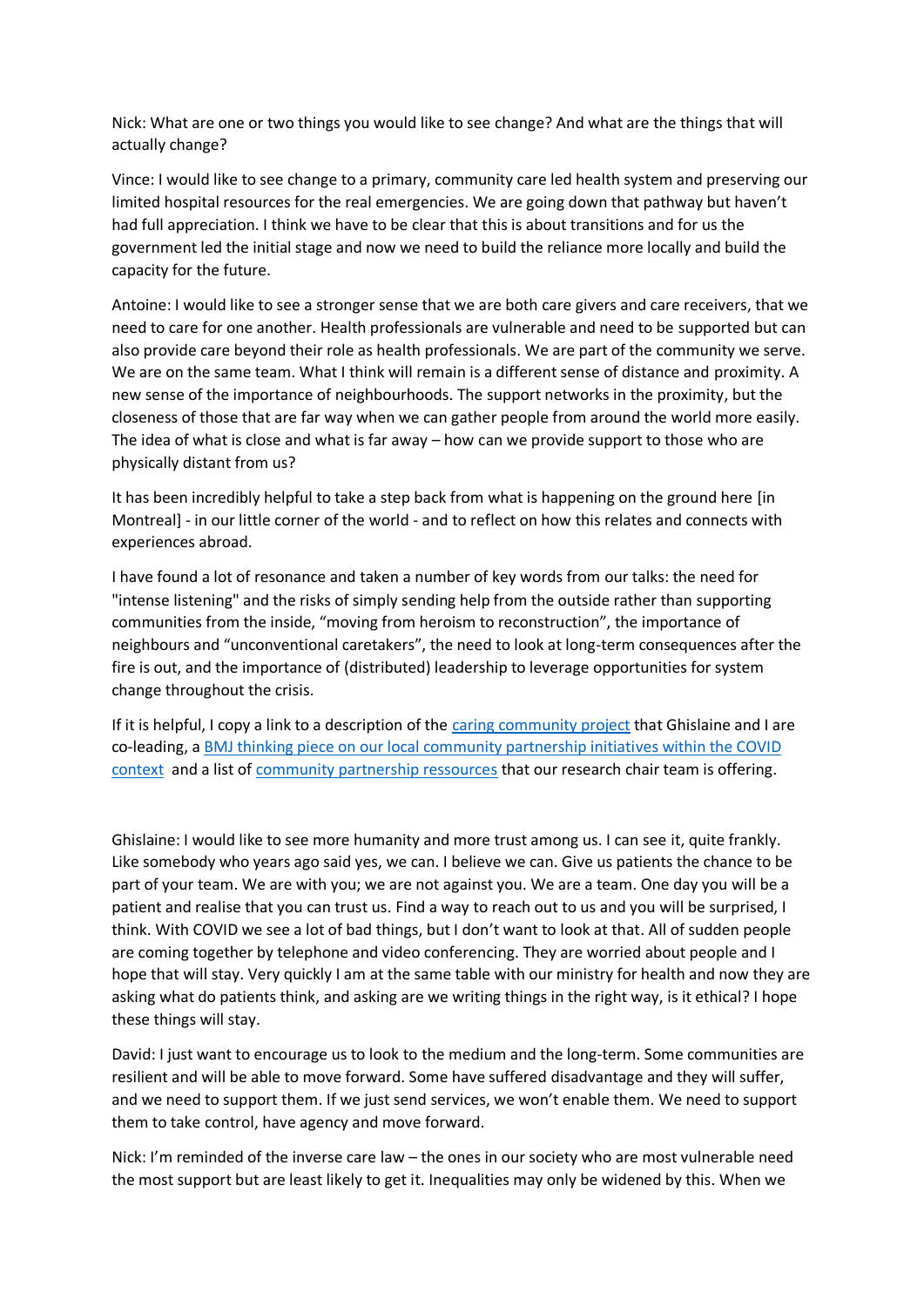see the aftermath of this, we will see the important issue of inequalities staring us in the face because of the way our systems are set up.

Ricardo: It is an opportunity to put access to health at the centre and we need universal health systems. All the governments sign up for it but this is the moment to push for it.

Jason: It is most heartening that there is much work that is still going on to enable seniors and the elderly and vulnerable populations continue to live well and cope and adapt even during this COVID-19 pandemic.

My concern has been that there is and will continue to be a great deal of shifting of resources to hospitals to deal with the acute outbreak, and hence, neglecting the community services. At some point, this will then result in negative repercussions on the health system as more and more of these vulnerable patients decompensate, resulting in more hospital admissions. Community crisis management teams also need to continue to "catch" those with "fragile" multi-morbidity conditions, as well as those who are at EoL and / or with mental health issues. We are already seeing that in Singapore (though not a lot, thank goodness), but I'm sure it is also happening on the ground in many of the affected countries. I don't yet know how much of this has been reported though.

It is because of this that I advocate the need to strengthen the neighbourhood fabric and support systems to be a form a surveillance for the vulnerable patients and frail elderly. I think this is an untapped resource which a number of communities have not yet realised. However, even neighbours and volunteers need to be trained and enabled with simple tools and a way to escalate. Hence a form of virtual consult care centre would be highly beneficial.

Antoine: Jason, I fully share your concern. Vince's comment about the "heroic" phase resonated a lot with me because our primary care team in Montreal has been "pulled into the fire", with a number of primary care professionals (nurse practitioners, physicians, nurses, social workers) being relocated in hospital care and long-term care facilities that are most acutely affected by the short-term effects of the pandemic, with longer/indirect psychosocial and health consequences being left largely unaddressed. As a consequence, "routine primary care" has been perceived as "dull" and unexciting, and the empty waiting rooms interpreted as a sign that this is no longer a service that is necessary.

One point that struck me recently is the "delocalization effect" that the pandemic has had on primary care. We used to define our service by the 4 walls of the primary care clinic. The past weeks have had a profound effect on our sense of "space", with primary care services being delivered through:

- Distant care (through phone/video consultation)
- "Reaching-in" (convincing some selected patients to come to the clinic for face-to-face evaluation and treatment)
- "Reaching-out" (moving health professionals out in the community, through home-care and long-term care service)

Jason: I couldn't agree with you more. Indeed, this entire COVID-19 pandemic crisis will change the face of many aspects of healthcare provision forever, or for at least a long time to come, hopefully at least some for the better. Certainly in primary care, there are and will be a number of new innovations or previously rejected processes which will become the norm, such as virtual consults and tele-monitoring, "on-demand" services, and even the old "visiting community nurse" concept may well make a comeback after this. Certainly, our primary care practices will undergo a